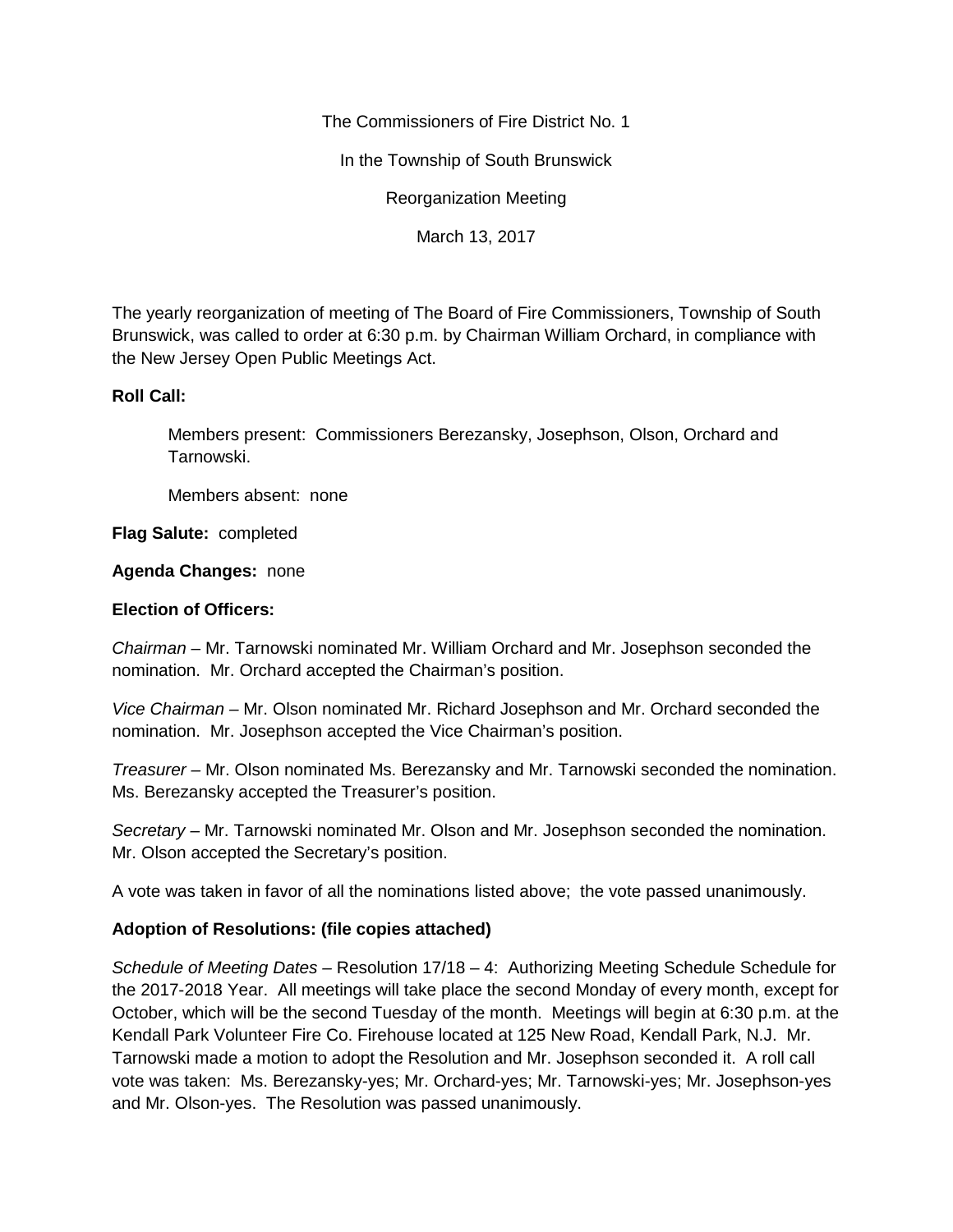*Resolution 17/18-5: Authorizing Appointment of Accountant for the 2017-2018 Year.* The services of Mr. Oliver Walling will be used to provide accounting services to the Board. Ms. Berezansky made a motion to accept Mr.Walling's appointment and Mr. Josephson seconded it. A roll call vote was taken: Ms. Berezansky-yes; Mr. Orchard-yes; Mr. Tarnowski-yes; Mr. Josephson-yes and Mr. Olson-yes. The Resolution passed unanimously.

*Resolution 17/18-6: Authorizing Appointment of Attorney for the 2017-2018 Year.* The services of Mr. Richard Braslow will be used to provide regular legal services to the Board. Mr. Olson made a motion to accept Mr.Braslow's appointment and Mr. Tarnowski seconded it. A roll call vote was taken: Ms. Berezansky-yes; Mr. Orchard-yes; Mr. Tarnowski-yes; Mr. Josephson-yes and Mr. Olson-yes. The Resolution unanimously passed.

*Resolution 17/18-7: Authorizing Appointment of Auditor for the 2017-2018 Year.* The services of Holman, Frenia and Allison, P.C., will be used to provide auditing services to the Board. Mr. Tarnowski made a motion to accept this appointment and Mr. Josephson seconded it. A roll call vote was taken: Ms. Berezansky-yes; Mr. Orchard-yes; Mr. Tarnowski-yes; Mr. Josephson-yes and Mr. Olson-yes. The Resolution passed unanimously.

*Resolution 17/18-8: Designation of Official Newspaper Publications for the 2017/2018 Year.* The official newspapers will be the HOME NEWS-TRIBUNE and the Princeton Packet. Ms. Berezansky made a motion to accept these newspapers as the official ones to be used by the Board; Mr. Tarnowski seconded the motion. A roll call vote was taken: Ms. Berezansky-yes; Mr. Orchard-yes; Mr. Tarnowski-yes; Mr. Josephson-yes and Mr. Olson-yes. The Resolution was passed unanimously.

*Resolution 17/18-9: Authorizing Approval and Payment of Claims.* All checks issued for the Board's payment of claims must be signed by the Treasurer, Chairman and countersigned by one other Commissioner. Ms. Berezansky made a motion to accept this resolution and Mr. Tarnowski seconded it. A roll call vote was taken: Ms. Berezansky-yes; Mr. Orchard-yes; Mr. Tarnowski-yes, Mr. Josephson-yes and Mr. Olson-yes. The Resolution passed unanimously.

*Resolution 17/18-10: Authorizing Annual Salary for Members of the Board of Fire Commissioners.* All members of the Board will receive \$3,500; except for the Treasurer who will receive \$5,000. Mr. Olson made a motion to approve this resolution and Mr. Josephson seconded it. A roll call vote was taken: Ms. Berezansky-yes; Mr. Orchard-yes; Mr. Tarnowski yes; Mr. Josephson-yes and Mr. Olson-yes. The Resolution was passed unanimously.

*Resolution 17/18-11: Designating Surety Bonding for Commissioners.* Commissioners will be bonded at \$1,000,000.00 and the Treasurer will be bonded at \$3,000,000.00. Mr. Tarnowski made a motion to approve this resolution and Ms. Berezansky seconded it. A roll call vote was taken: Ms. Berezansky-yes; Mr. Orchard-yes; Mr. Tarnowski-yes; Mr. Josephson-yes and Mr. Olson-yes. The Resolution passed unanimously.